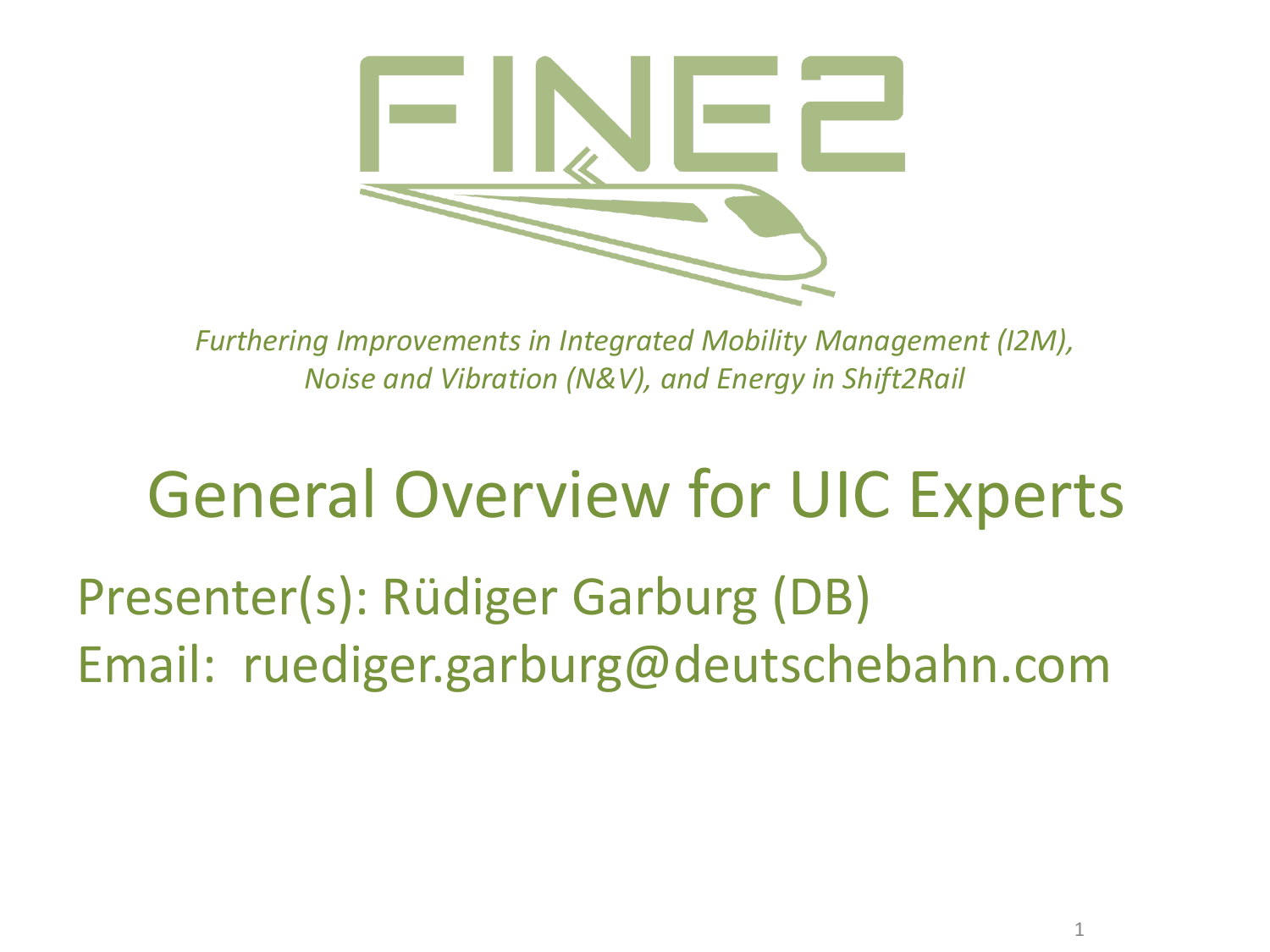## The structure of S2R Programme



• S2R is structured into 5 IP + CCA (Cross cutting activities) programme

| <b>Overview</b><br>S2R topics and technical demonstrators                                                                                                                                                                               |                                                                                                                                                                                                                                                                                                                                                                                                                                                            |                                |                                                                                                                                                                                                                                                                                                                                                                                                                                                                                                                                                                                                                                        |                                 |                                                                                                                                                               |                                                                                                                                                                                                                                                                                                                              |  |
|-----------------------------------------------------------------------------------------------------------------------------------------------------------------------------------------------------------------------------------------|------------------------------------------------------------------------------------------------------------------------------------------------------------------------------------------------------------------------------------------------------------------------------------------------------------------------------------------------------------------------------------------------------------------------------------------------------------|--------------------------------|----------------------------------------------------------------------------------------------------------------------------------------------------------------------------------------------------------------------------------------------------------------------------------------------------------------------------------------------------------------------------------------------------------------------------------------------------------------------------------------------------------------------------------------------------------------------------------------------------------------------------------------|---------------------------------|---------------------------------------------------------------------------------------------------------------------------------------------------------------|------------------------------------------------------------------------------------------------------------------------------------------------------------------------------------------------------------------------------------------------------------------------------------------------------------------------------|--|
| IP <sub>1</sub><br>Cost Efficient and Reliable Trains (221,5<br>Mio. $\epsilon$ )<br>Traction System (75,1 Mio. €)<br>1.1<br><b>Train Control &amp; Management System</b><br>1.2                                                        | IP <sub>2</sub><br><b>Advanced Traffic Management and Control</b><br>Systems (191,4 Mio. €)<br><b>Communication System</b><br>2.1<br>$(26.4$ Mio. $\epsilon$ )                                                                                                                                                                                                                                                                                             |                                | IP <sub>3</sub><br><b>Cost Efficient and Reliable Infrastructure</b><br>$(150,3$ Mio. $\epsilon$ )<br><b>Enhanced Switch &amp; Crossing</b><br>System<br>3.1<br>$(15,5$ Mio. $\epsilon$ )                                                                                                                                                                                                                                                                                                                                                                                                                                              | 4.1                             | IP <sub>4</sub><br>IT Solutions for Attractive Railway Services<br>$(84,8$ Mio. $\epsilon$ )<br><b>Interoperability Framework</b><br>$(10,4$ Mio. $\epsilon)$ | IP <sub>5</sub><br>Sustainable & Attractive European Rail<br>Freight (82,1 Mio. $\epsilon$ )<br><b>Implementation Strategies and Business</b><br>5.0<br>Analytics (6,9 Mio. €)                                                                                                                                               |  |
| (48, 8)<br>The new generation of car body shells<br>1.3<br>(26,7)<br>Running gear (26.6)<br>1.4<br>New braking systems (31,8)<br>$1.5\,$<br>Innovative doors (9.8)<br>1.6<br>Train modularity in use (2,8)<br>1.7<br><b>HVAC</b><br>1.8 | $2.2^{\circ}$<br>Automatic Train Oper. (22,5)<br>Moving Block (25,1)<br>2.3<br>Safe Train Positioning (24,3)<br>$2.4^{\circ}$<br>Train Integrity (10.0)<br>2.5<br>new laboratory test framework (20,9)<br>2.6<br>Standardized engineering &<br>2.7<br>operational rules (8,0)<br>Virtual Coupling (4,8)<br>2.8<br>Traffic Management System (24,4)<br>2.9<br>2.10 Smart radio-connected all-in-all<br>wayside objects (12,5)<br>2.11 Cyber Security (12,5) |                                | Next Generation Switch & Crossing<br>3.2<br>System (16,7)<br>Optimised Track System (18,7)<br>3.3<br>Next-Generation Track System (14,5)<br><b>Proactive Bridge and Tunnel</b><br>3.5<br>Assessment, Repair & Upgrade (15,6)<br>3.6 Dynamic Railway Information<br>Management System (DRIMS) (14,2)<br>Railway Integrated Measuring &<br>3.7<br>Monitoring System (RIMMS) (20,1)<br><b>Intelligent Asset Management</b><br>3.8<br>Strategies (IAMS) (17,0)<br><b>Smart Power Supply (7,5)</b><br>3.9<br>3.10 Smart Metering for Railway Distributed<br><b>Energy Resource Management System</b><br>(7,5)<br>3.11 Future Stations (6,2) | 4.2<br>4.3<br>4.4<br>4.5<br>4.6 | Travel Shopping (11,6)<br>Booking & Ticketing (22,7)<br>Trip-tracker (10,0)<br>Travel Companion (12,5)<br>Business Analytics (9,9)                            | <b>Freight Electrification, Brake &amp;</b><br>5.1<br>Telematics (16.4)<br>Access & Operations (9,6)<br>5.2<br>Wagon Design (10,1)<br>5.3<br><b>Novel Terminal, Hubs.</b><br>5.4<br>Marshalling yards, Sidings (11,3)<br><b>New Freight Propulsion Concepts</b><br>5.5<br>(21, 8)<br>Autonomous train operation (5,7)<br>5.6 |  |
| <b>Cross Cutting Activities</b> (34,6 Mio. $\epsilon$ )                                                                                                                                                                                 |                                                                                                                                                                                                                                                                                                                                                                                                                                                            |                                |                                                                                                                                                                                                                                                                                                                                                                                                                                                                                                                                                                                                                                        |                                 |                                                                                                                                                               |                                                                                                                                                                                                                                                                                                                              |  |
| Socio-economics (22,2 Mio. €)                                                                                                                                                                                                           |                                                                                                                                                                                                                                                                                                                                                                                                                                                            | KPI (1,9)                      |                                                                                                                                                                                                                                                                                                                                                                                                                                                                                                                                                                                                                                        |                                 |                                                                                                                                                               | Safety, Standardization & Smart Maintenance (3,5)                                                                                                                                                                                                                                                                            |  |
| Smart Mobility (14,7)                                                                                                                                                                                                                   |                                                                                                                                                                                                                                                                                                                                                                                                                                                            | Energy & Sustainability (11,7) |                                                                                                                                                                                                                                                                                                                                                                                                                                                                                                                                                                                                                                        |                                 | Human Capital (0,5)                                                                                                                                           |                                                                                                                                                                                                                                                                                                                              |  |

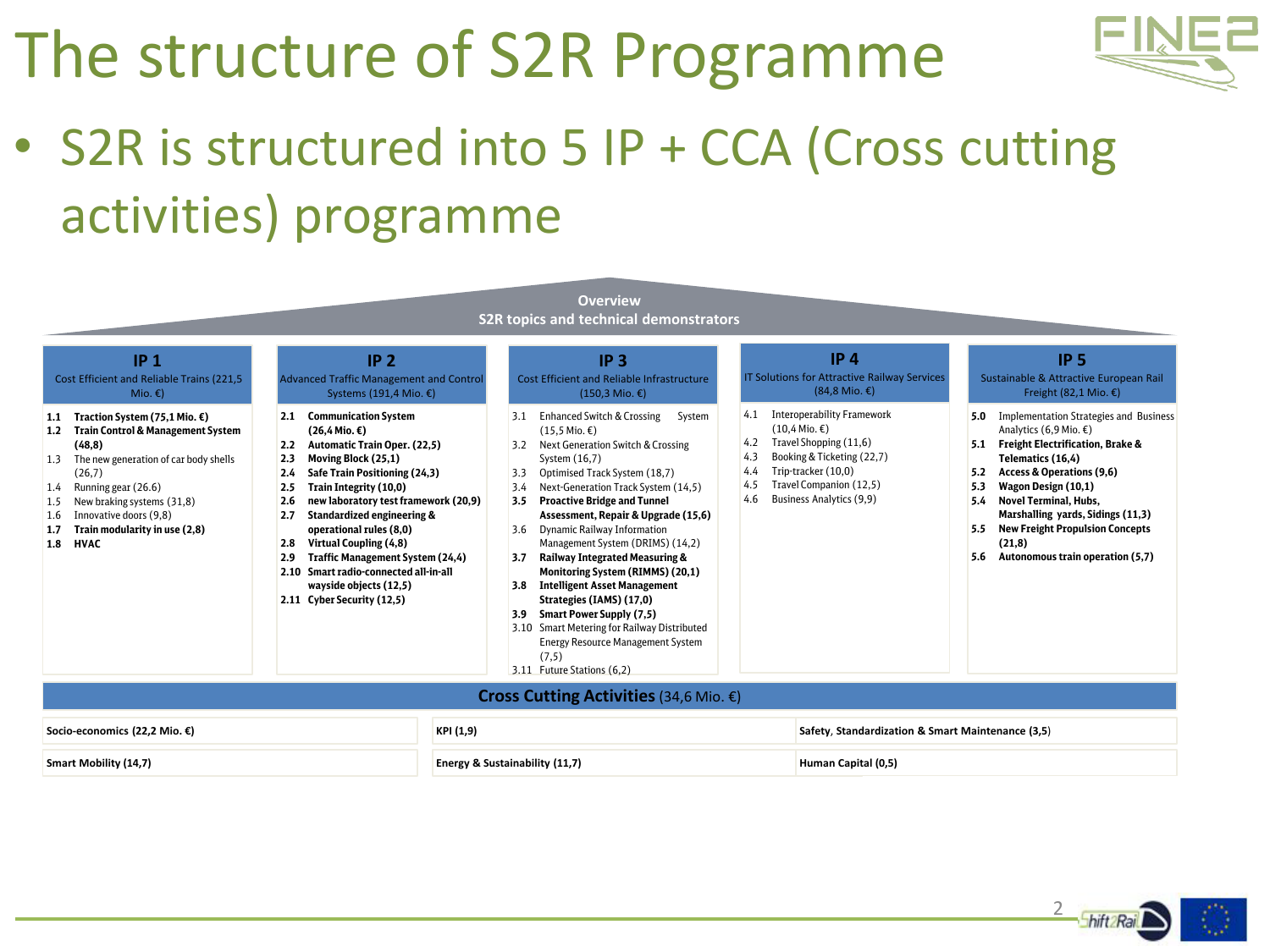## **FINE-2: its structure**



- **FINE-2: F**urthering Improvements in **I**ntegrated Mobility Management (I2M), **N**oise and Vibration, and **E**nergy in Shift**2**Rail
- It covers 3 independent different workstreams (WS)



Deutsche Bahn AG | Rüdiger Garburg | TTR  $(1)$  | 17.09.2021

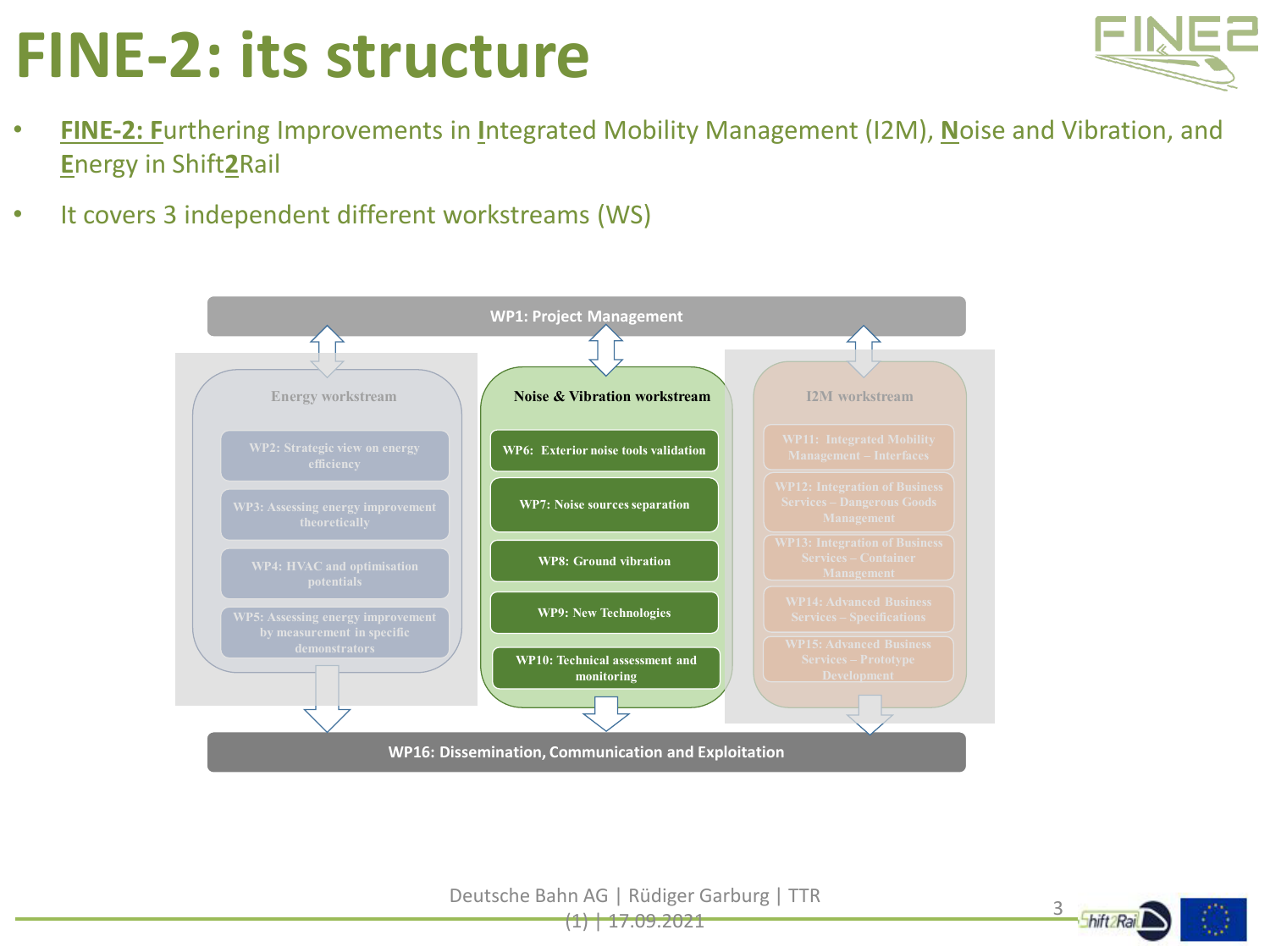## The FINE-2 Consortium



• The project consists of 14 Member Partners out of Shift2Rail Member consortium



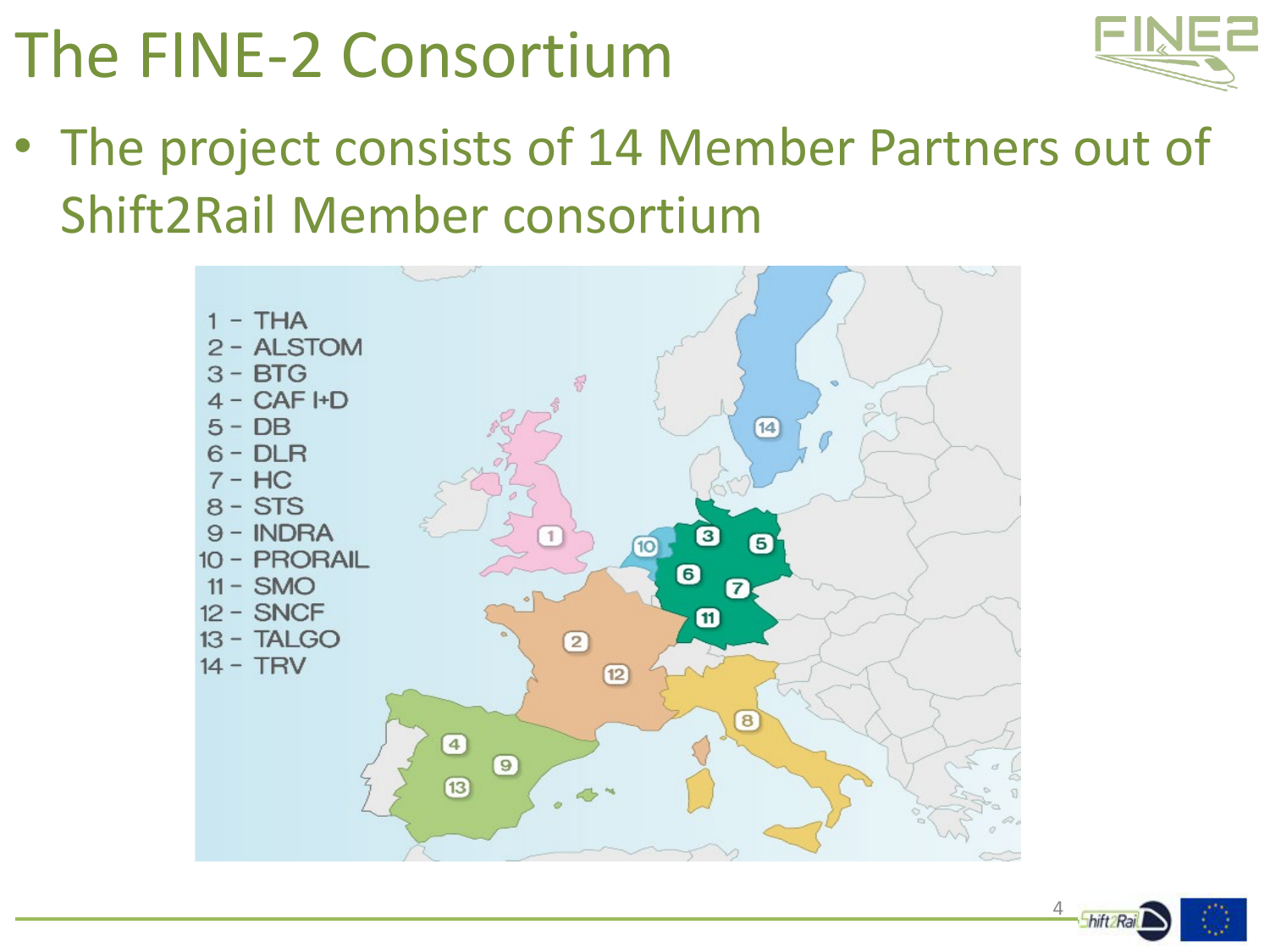## FINE-2 the Main topics for the WP



The basic idea for handling noise and vibration control in S2R is that the development of low noise solutions is embedded into each S2R TD, not as a separate project. This is a preferred approach in order to assure new low noise technologies are compatible with all other constraints of a system. The overall effect of the improvement on system level is however evaluated and analysed in the FINE-2 N&V workstream **(WP10).** For this, like the Energy workstream the FINE-2 N&V workstream will establish a strong cooperation with all relevant S2R projects of all S2R IPs (1,2,3 and 4) and the S2R sub-work area 3.2 'Standardisation'. Hence a close cooperation with the S2R TDs controlling the main sources is of great importance. The work is organized in 5 parallel and independent WPs (WP6 - 10):

- **WP6** will validate **simulation methodologies of noise sources including their ranking of equipment** installed in the train, propose a methodology to validate the tools for simulation and propose uncertainty evaluation methods of the complete simulation process;
- **WP7** will enhance and simplify the existing methodologies for **track versus vehicle noise separation on rolling noise** to reduce the costs of implementation. In addition, innovative techniques to **separate the different types of acoustic sources during pass-by** will be developed;
- In **WP8**, a commonly accepted, practical, and validated **prediction tool for ground-vibration impact studies** will be developed;
- Inside **WP9** the applicability of **new and innovative materials and design technologies** for vehicle design is being tested to meet the requirements for lightweight construction as well as the increasing demands on vehicle acoustics. In addition, this WP supports the work in the complementary S2R OC project on the further development of **noise auralisation technologies** based on physically and synthetically generated noise emissions;
- **WP10** provides a comprehensive **analysis and evaluation of the outcomes** regarding N&V effects across all S2R IP and monitors this with regard to their effects on environmental noise.

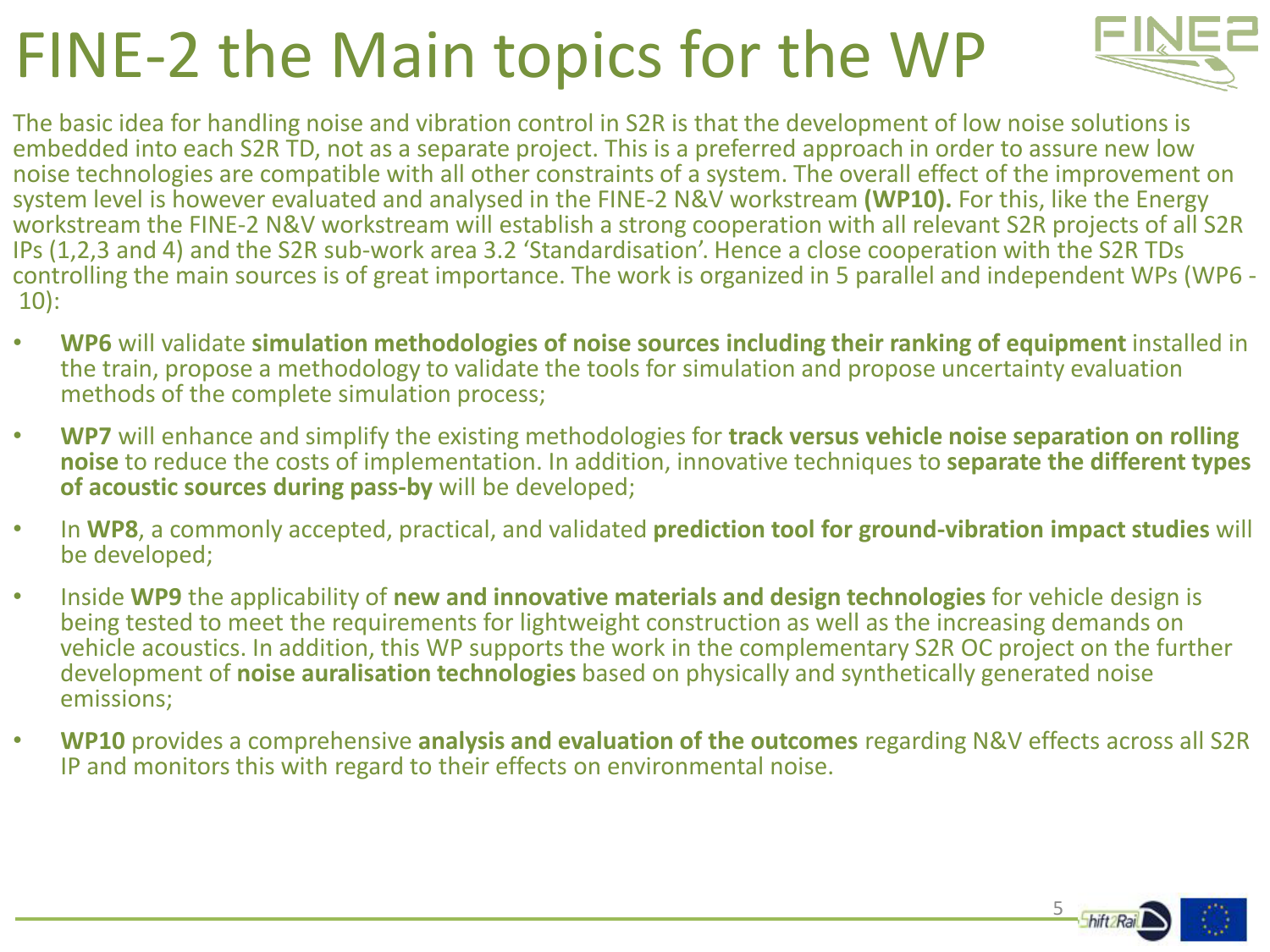#### Coopeartion with OC project





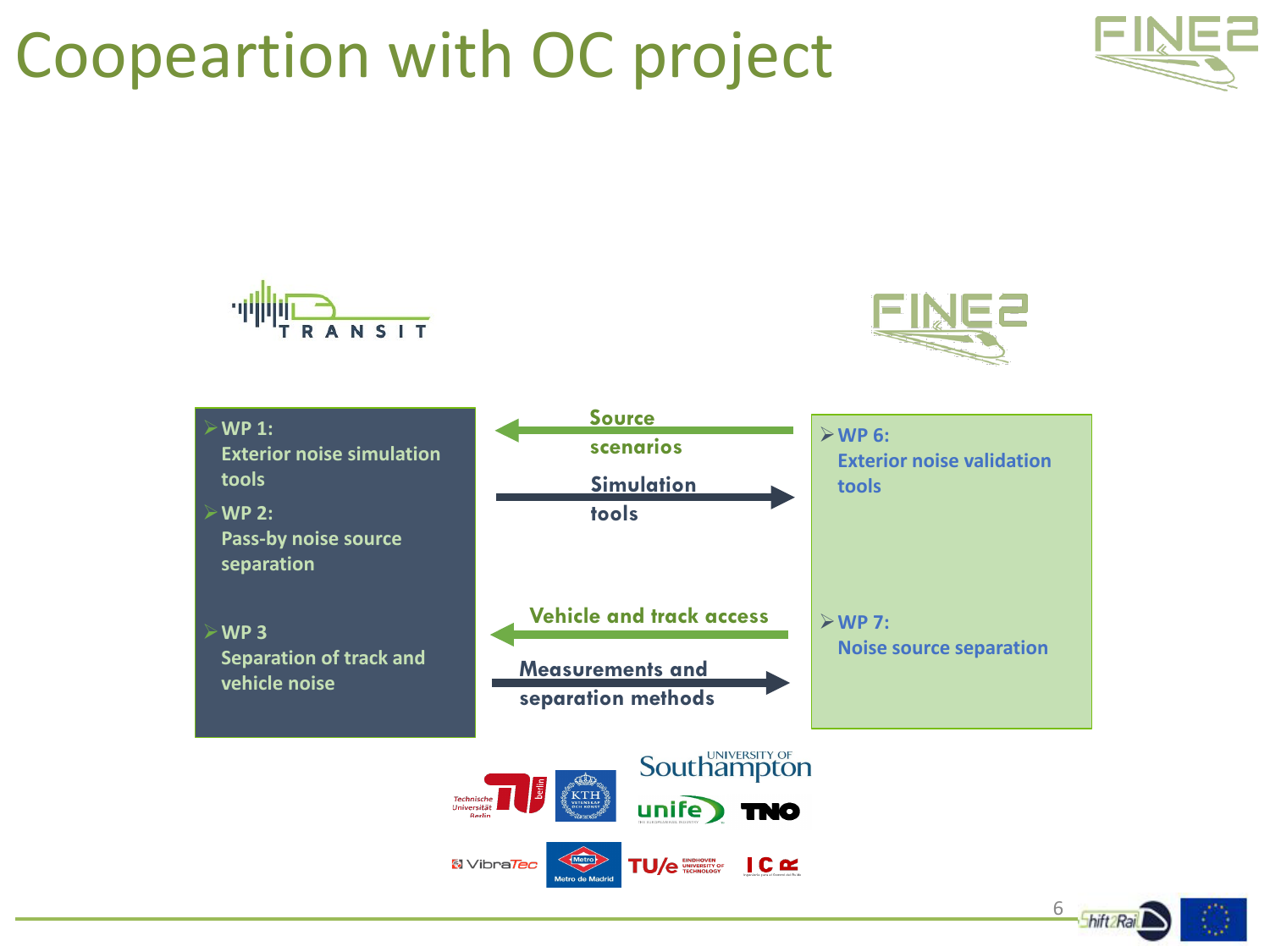

# Links from CCA WA 5.2 N&V to other S2R projects with potential noise impacts